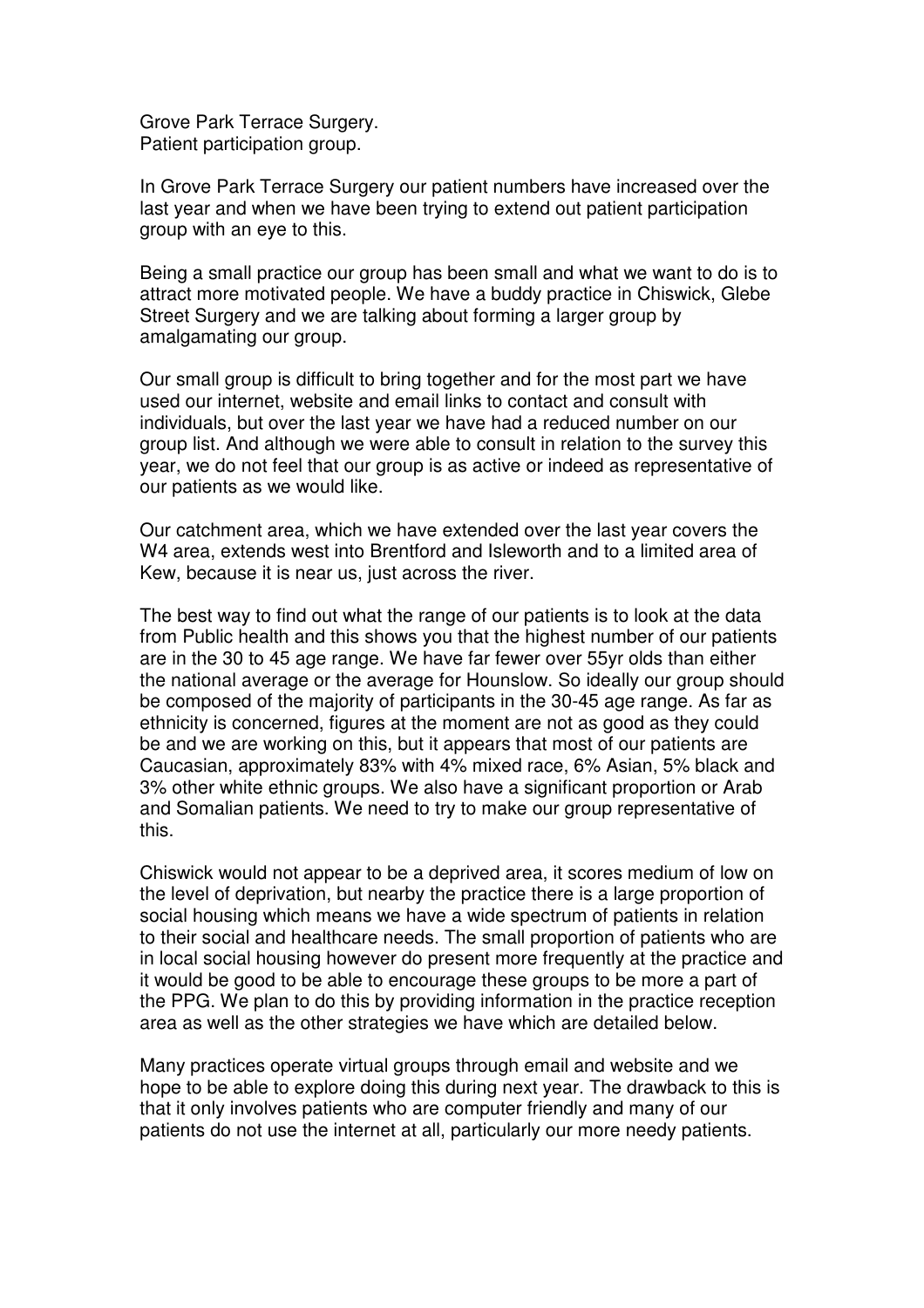What we hope to do is to have one formal meeting every quarter next year and to invite as many people as we can who have expressed an interest in things that happen at the practice. During the year we will have a meeting for both practices and see whether that works or not.

Many people come forward as a result of making a complaint in the first instance and are encouraged to become part of what happens after their issue has been resolved effectively. But often they do not continue their interest in being involved. Others who continue have time to make an objective contribution and often these are indeed our older patients.

At the end of this report you can see the profile of our patients at Grove Park Terrace Surgery.

If you are reading this on line you are an internet user of course and we invite you to become part of our new group and we will add you to our mailing list and ask you for your opinion in the future to do with major issues and make sure you get updates when we publish either reports or newsletters. Simply send us your email address and we'll add you to our email list. You can do this by sending your address to us at reception.GPTS@nhs.net and address the request to Clive.

If you are reading this at the surgery, please ask the receptionist to add your name to our patient group list and we will keep you informed either by telephone, letter or invite you to any of the meetings we plan for the coming year. Also look out for our newsletters and notices in the surgery.

We hope, you will feel that you can help us to develop and improve our service. If you want to chat about being involved on the telephone, please phone the surgery on 02086301680 and leave your name and number and Clive, our practice manager will give you a ring and chat about it. Please get involved.

Clive Polles March 2014